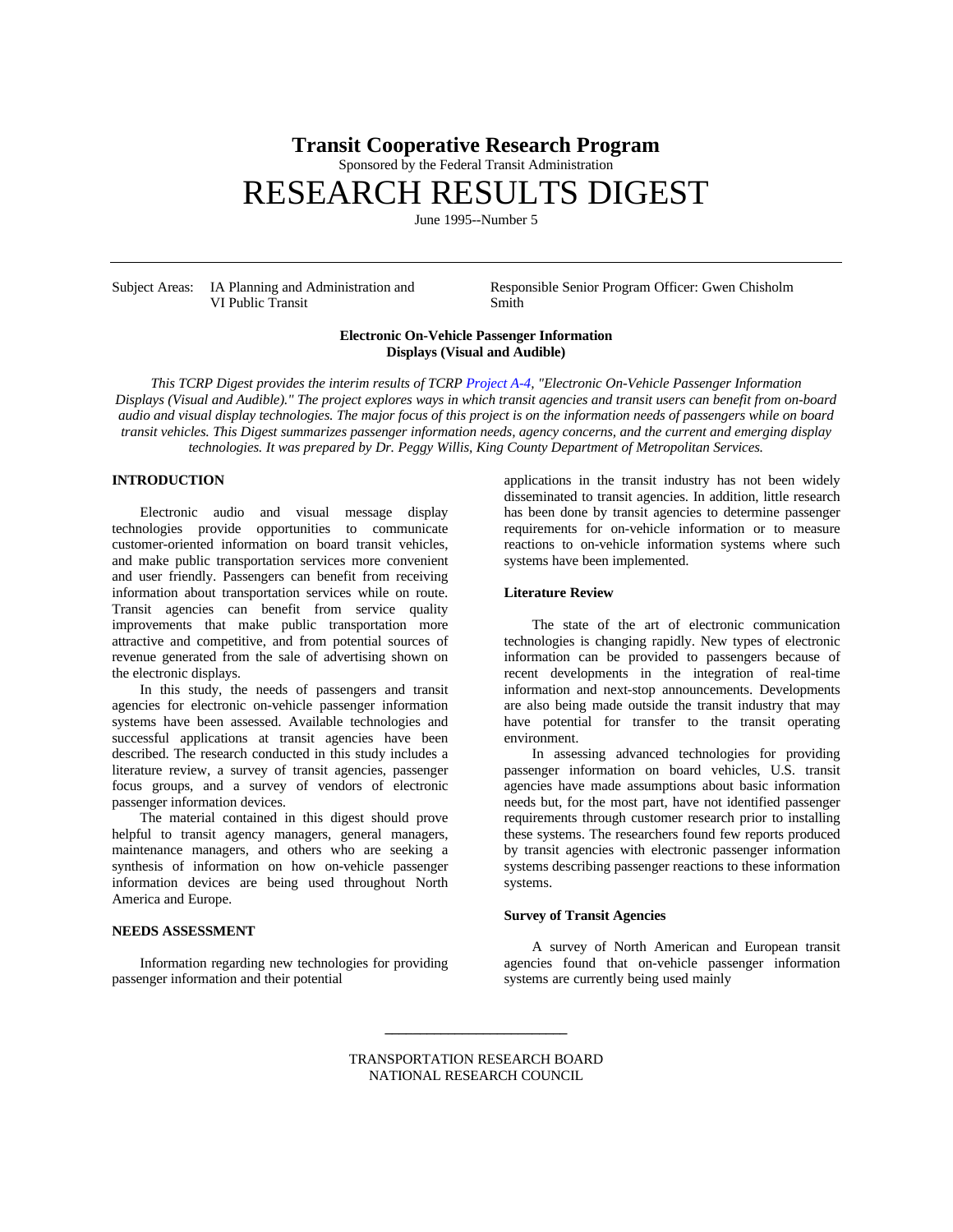to provide next-stop and connectingroute information. Thirteen transit agencies with automated voice and/or electronic display systems inside the vehicle, and 13 transit agencies without such systems were interviewed.<br>Among those with passenger Among those with passenger information systems, eight had both audio and visual systems, three had automated voice systems, and two had information displays systems.

Next-stop information and information about connecting routes at key transfer points were the most frequently provided types of<br>information. Other information information affecting transit service was provided on some systems, as was route or line number, final destination, and key destinations at the next stop. Information less likely to be provided included the names of several upcoming stops and arrival times of connecting routes. Information provided only visually included news, sports, entertainment, and advertising.

Transit agencies that currently do not have passenger information devices also expressed interest in these systems. These agencies were interested in providing information on connecting routes, key destinations, next-stop information, and arrival times of connecting routes. Emergency messages and paid advertising would also be useful. Some agencies expressed concern about the intrusiveness of audio announcements.

Light emitting diode (LED) displays and digital voice announcements were the most commonly used technologies.

Most messages were transmitted to display devices by downloading preprogrammed messages to individual vehicles rather than broadcasting the data from a remote source. However, individual coach downloading tends to be time consuming and results in less frequent updates of information and advertising. One agency used a memory card to transmit data to the<br>information devices, which is information devices which is somewhat easier to

update than downloading via hardwire connection.

Most agencies updated messages infrequently, at most only a few times per year; quite commonly systems were updated at major service reconfigurations. Few agencies updated their messages daily.

Overall, agencies with systems rated the reliability of the current passenger information systems as good to excellent. Cost estimates for purchase and installation ranged from \$2,300 to \$6,500 per vehicle.

Important issues in implementing on vehicle passenger information systems identified by transit agencies included: labor and logistics issues related to installing the equipment, placement of the equipment on the vehicle, integration with other electronic systems, and ease of access for programming and maintenance.

Areas of functional guidelines for electronic passenger information systems, obtained from the literature review and interviews with transit agencies, are listed in Table 1.

#### **Passenger Focus Groups**

Two focus group discussions were held to gather additional information on passenger needs. These discussions indicated that attention to both transportation messages and entertainment may enhance customer experiences while on vehicles. Focus group participants were especially interested in next-stop, route number and name, and other transportation information, as well as entertainment (trivia and humor), time of day, and traffic updates.

Focus group participants expressed reservations about the intrusion of audio systems and advertising. They preferred that announcements reinforce key information-such as the next stop-to make passengers pay attention. Some mentioned that essential information should be both audible and visual.

Focus group participants viewed advertising announcements negatively, but were more accepting of visual advertisements.

#### **SYNTHESIS OF TECHNOLOGIES**

Technology advances have resulted in a wide range of message display systems. Those currently used in the transit industry include flip dot displays, liquid crystal displays (LCDs), light emitting diode (LED) displays, and television monitors.

Selection of a display or<br>uncement system depends announcement primarily on the type of information to be supplied to the passenger, and the format (audio or visual) in which the information is to be provided. Factors that determine the choice of a display include character size, color, and style; requirements for symbols or graphics; ambient lighting conditions; and viewing distances. In the transit environment, attention must also be given to shock and vibration. As with any electronic system, it is important to ensure that the display or announcement system is not adversely affected by radio frequency interference or electromagnetic interference (RFI/EMI). Passenger information systems should be<br>compatible with the electronic compatible with the environment on the vehicle and capable of being integrated with other on-board systems.

To reduce driver responsibility in operating the passenger information devices, automatic message triggering is needed. If messages are triggered automatically, the vehicle's location must be provided electronically at the time the message is to be triggered. This can be achieved through interface with automated vehicle location (AVL) systems or a preprogrammed route, often augmented with door openings, odometer readings, and time elapsed between stops. Date and time of day may also be used to trigger announcements

These **Digests** are issued in the interest of providing an early awareness of the research results emanating from projects in the TCRP. By making these results known as they are developed, it is hoped that the potential users of the research findings will be encouraged toward their early implementation. Persons wanting to pursue the project subject matter in greater depth may do so through contact with the Cooperative Research Programs Staff, Transportation Research Board, 2101 Constitution Ave., N.W., Washington, DC 20418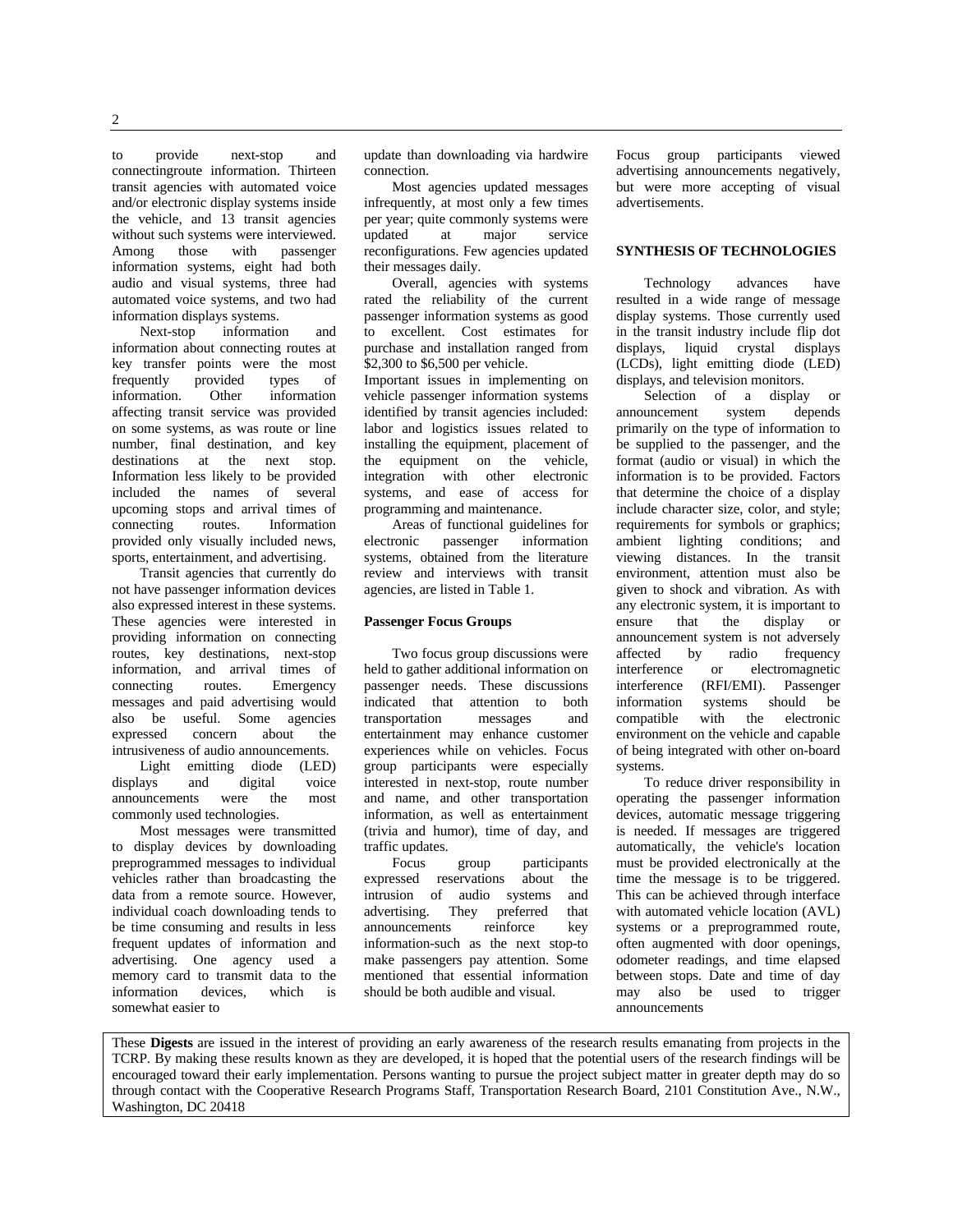## **TABLE 1 Areas of functional guidelines for electronic passenger information systems**

| PASSENGER<br><b>REQUIREMENTS</b>          | - high quality acoustics<br>- visibility from all seats<br>- limited number of messages                                                                                                                                 |  |  |  |
|-------------------------------------------|-------------------------------------------------------------------------------------------------------------------------------------------------------------------------------------------------------------------------|--|--|--|
| <b>PHYSICAL</b><br><b>CHARACTERISTICS</b> | - large enough to be seen<br>- small enough to be out of passengers' way                                                                                                                                                |  |  |  |
| <b>VISUAL FEATURES</b>                    | - readability in all light conditions<br>- multiple colors, graphics, and animation for advertising                                                                                                                     |  |  |  |
| <b>DRIVER</b><br><b>REQUIREMENTS</b>      | - automatic ambient noise volume adjustment<br>- no driver participation required to operate<br>- driver ability to turn device on and off                                                                              |  |  |  |
| <b>EMERGENCY</b><br><b>INFORMATION</b>    | - capability for driver or operations control to override system with emergency<br>information                                                                                                                          |  |  |  |
| <b>MESSAGES</b>                           | - announcements of where vehicle is and where it is going<br>- sufficient memory capacity to accommodate information and advertising                                                                                    |  |  |  |
| REAL-TIME INFORMATION                     | - capability for use in schedule, connecting-route messages                                                                                                                                                             |  |  |  |
| MESSAGE PROGRAMMING<br>AND DISPATCH       | - simple programming of messages<br>- capability to update frequently changed messages from a remote location<br>- capability to target messages to individual displays<br>- capability to purge messages automatically |  |  |  |
| <b>OPERATION</b>                          | - capability to accommodate changes in bus routing<br>- capability to function with different kinds of vehicle location systems                                                                                         |  |  |  |
| <b>SUPPLIER</b>                           | - technical support, training, and instructions                                                                                                                                                                         |  |  |  |
| <b>INSTALLATION</b>                       | - minimum wiring and retrofit<br>- adequate electrical supply in device or on vehicle                                                                                                                                   |  |  |  |
| STANDARDS/<br><b>MODULARITY</b>           | - adherence to SAE J1708 and 1578 hardware, software, and communications<br>standards<br>- interoperability with other systems<br>- expandability as system requirements change                                         |  |  |  |
| <b>MAINTENANCE</b>                        | - reliable equipment<br>- easy access for diagnosis, repair, or replacement                                                                                                                                             |  |  |  |
| COST                                      | - complete cost estimates including retrofit, maintenance, ongoing support<br>- capability of advertising to cover costs and provide revenue                                                                            |  |  |  |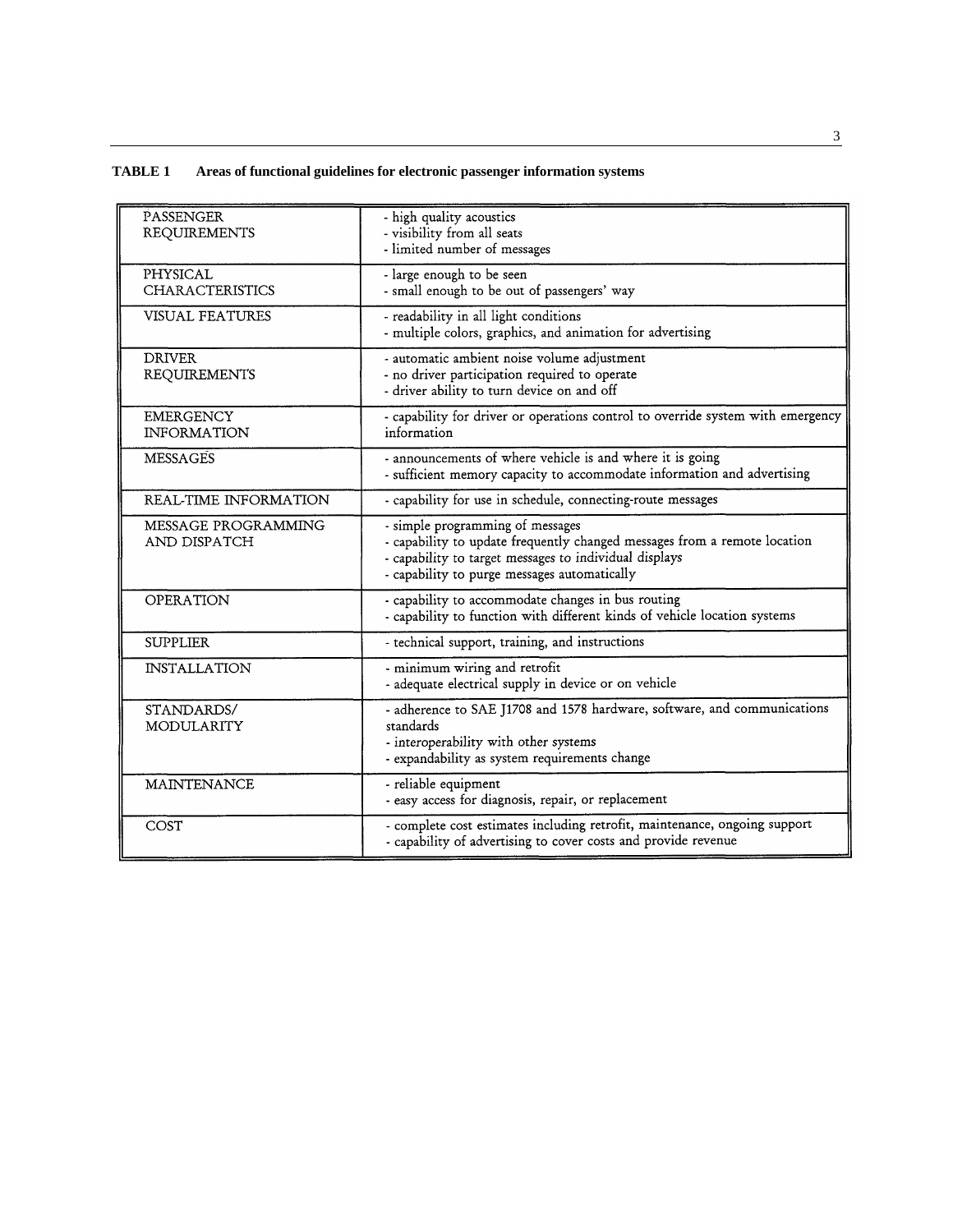automatically. Manual operation by the vehicle driver is used when automated systems are not available.

#### **Survey of Vendors**

Although most products currently available can provide nearly any type of passenger information, vendors' experiences depended on the specific information requirements of the transit agencies. Visual displays were most<br>frequently used for providing frequently messages. Audio announcements were used mainly for next-stop information and emergency messages. European vendors were likely to produce systems that provided information in both visual and audio formats; American vendors tended to specialize in one format.

Vendors who have placed their information devices on the interior of transit vehicles most commonly have used LED technology for visual<br>displays and digital recording digital recording technology to provide audio messages.

The means of transmitting messages to the devices depended on the type of information provided. Downloading information to individual devices, typically through hardwire connection or memory card, was used for next-stop and routine transit service announcements. Transmission from a remote source-most frequently through radio transmission via FM signal-was used most often for entertainment,<br>advertisements, and emergency advertisements, and messages. While vendors can provide systems that transmit messages using either technique, most have experience primarily with one or the other. Most vendors who participated in this study transmit

information by downloading to individual devices.

Messages can be prepared by the transit agency or the vendor. In practice, the transit agency was typically responsible for recording and programming transit messages, whereas vendor involvement usually occurred only with entertainment and advertising messages.

Information devices produced by these vendors were developed with broad interface capabilities, and were able to communicate with many other electronic systems. However, these vendors' experiences in interfacing their devices with other on-board electronic systems were limited. Most products supplied by American vendors adhered to Society of Automotive Engineers (SAE) J1708 standards for product interface. European products were developed to a different set of standards, which varied by country.

#### **CONCLUSIONS**

#### **Information Needs**

Comparisons of passenger and transit agency information needs are provided in Table 2. The data indicate transit agencies with information devices and those without such devices agree on which devices are useful. Agencies without these devices reported that information on vehicle arrival times and paid advertising would be useful. Passengers generally<br>reported agreement with transit agreement with transit agencies but would also like information about upcoming stops; other information affecting transit serviceincluding route and schedule changes-; time of day; and trivia or joke of the day.

#### **Technological Capabilities**

For the most part, technology is ahead of applications in the transit industry. Few agencies have made full use of display capabilities to provide advanced passenger information, such as real-time information or frequent information updates.

Greater integration of passenger information devices with other electronic devices, including AVL systems, is required to reduce vehicle driver involvement in the operation of the information devices.

Greater flexibility in the types of announcements that can be made and in the frequency with which such announcements are updated could be achieved 1) through transmission of data to all devices from a remote source or 2) through the use of memory cards for transmitting data. These technology options are currently underutilized in the transit industry.

#### **FUTURE RESEARCH**

Subsequent research on this project will investigate advertising revenue sources, identify disparities and overlaps between available technologies and transit agency and passenger needs, perform a cost and revenue analysis, and prepare a set of guidelines to assist agencies in selecting appropriate technologies. This project is scheduled to be completed in December 1995.